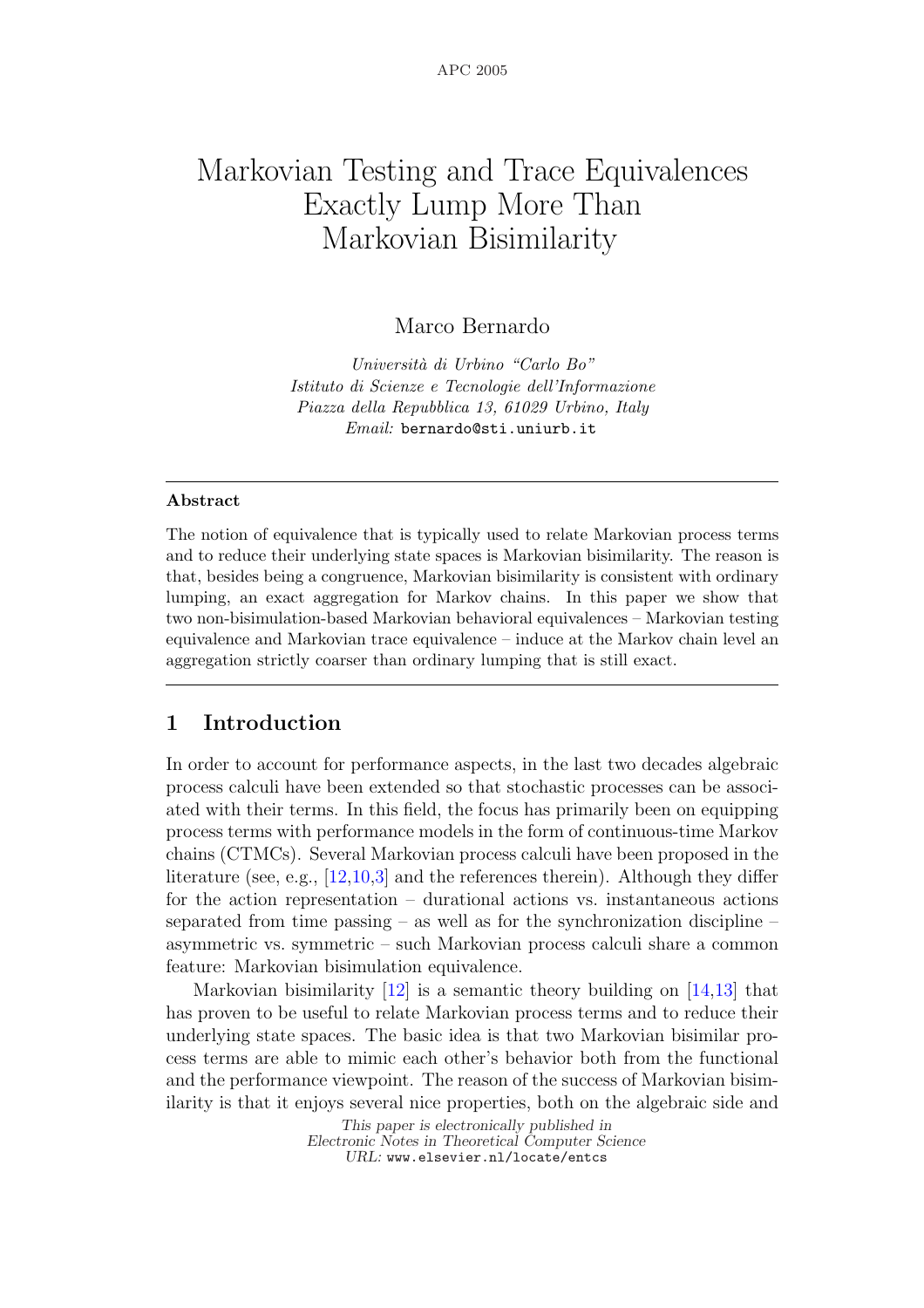on the performance side. First, it is a congruence with respect to all the typical process algebraic operators [12], thus allowing for compositional reasoning and compositional state space reduction. Second, it has a sound and complete axiomatization [11], which elucidates the fundamental equational laws on which Markovian bisimilarity relies. Third, it is consistent with ordinary lumping [12], which implies the usefulness of Markovian bisimilarity from the performance viewpoint. Ordinary lumping [5] is a notion of aggregation for Markov chains that is exact, i.e. the stationary/transient probability of being in a macrostate of an ordinarily lumped Markov chain is the sum of the stationary/transient probabilities of being in one of the constituent microstates of the original Markov chain. Thus, whenever two process terms are Markovian bisimilar, they are guaranteed to possess the same performance characteristics.

In the continuous-time setting research has mainly focused on branchingtime equivalences [1] due to their connection with ordinary lumping. Only recently linear-time equivalences and testing scenarios have been investigated as well in the continuous-time case. In [4] Markovian testing equivalence has been proposed on the basis of  $[8,6]$ . Unlike Markovian bisimilarity, in which the ability to mimic the functional and performance behavior is taken into account, Markovian testing equivalence relies on a generic notion of efficiency, which is based on the probability of performing a test-driven computation within a certain average amount of time. In [16] a behavioral equivalence for a process algebraic language based on probabilistic I/O automata has been considered, which is parameterized with respect to generic observables that associate real numbers with rated traces. In [17] the Markovian variants of several linear-time equivalences – trace equivalence, complete trace equivalence, failure trace equivalence, ready trace equivalence – have been investigated by means of push-button experiments conducted with appropriate Markovian trace machines.

All the Markovian behavioral equivalences defined in  $[4,16,17]$  are strictly coarser than Markovian bisimilarity, so at the CTMC level they result in aggregations that are strictly coarser than ordinary lumping. Although this can be helpful in practice to attack the state space explosion problem, we do not know whether such non-bisimulation-based Markovian behavioral equivalences are useful from the performance viewpoint. We are in fact facing the following open problem: are the CTMC-level aggregations induced by such equivalences exact? In other words, given two process terms that are related by one of these non-bisimulation-based Markovian behavioral equivalences, we do not know whether they possess the same performance characteristics or not.

The contribution of this paper is to solve the above open problem by showing that both Markovian testing equivalence and Markovian trace equivalence induce at the CTMC level an aggregation strictly coarser than ordinary lumping that is still exact. This result ensures that any two process terms that are Markovian testing or trace equivalent possess the same performance characteristics. A further consequence is that Markovian testing and trace equivalences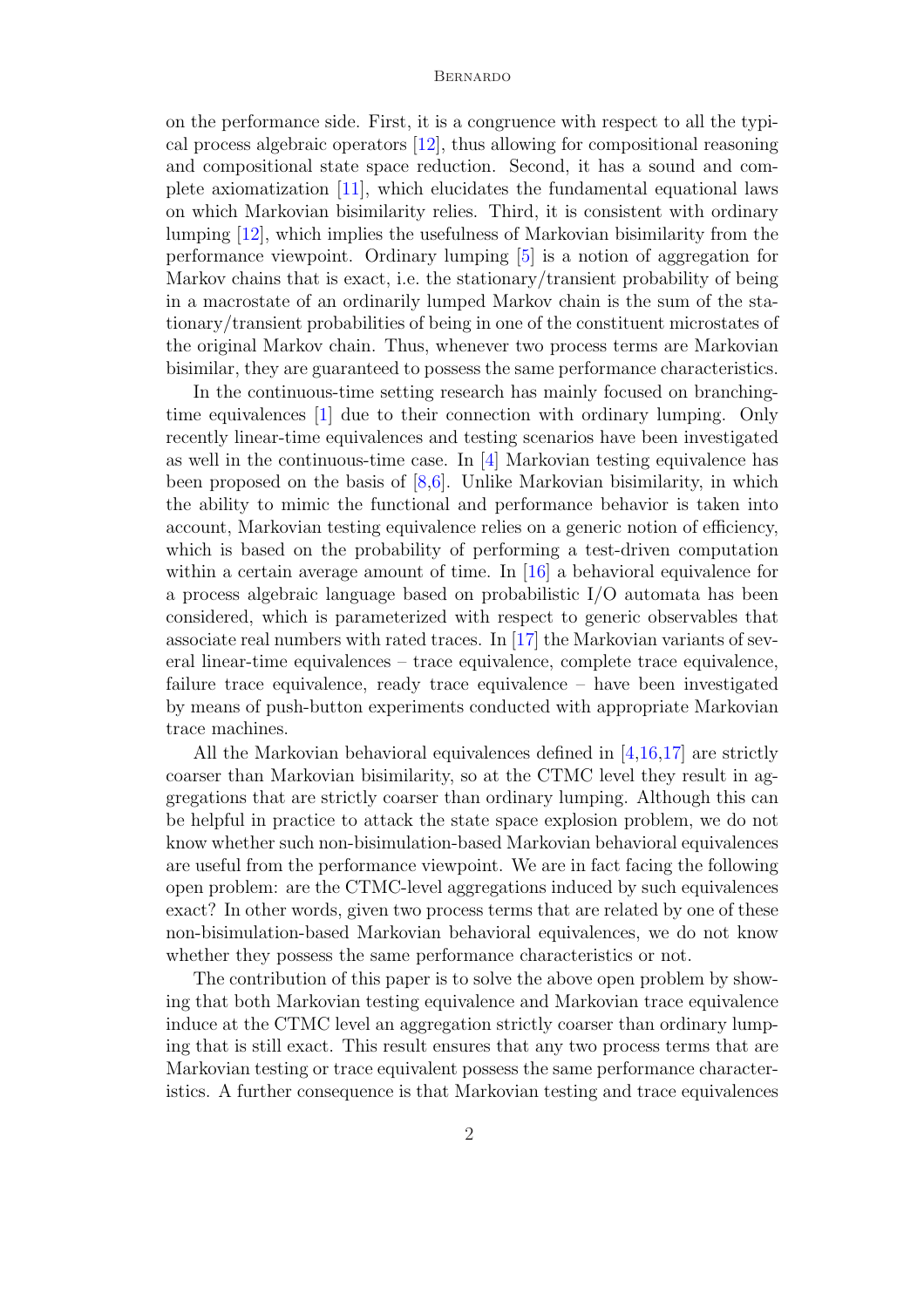turn out to aggregate more than Markovian bisimilarity while preserving the exactness of the aggregation.

The strategy adopted in this paper to prove the exact aggregation property is to demonstrate first that Markovian testing and trace equivalences have sound and complete axiomatizations, which in turn requires to prove first that Markovian testing and trace equivalences are congruences. These two side results are provided for a basic Markovian process calculus with durational actions, which generates all the CTMCs with as few operators as possible: the null term, the action prefix operator, the alternative composition operator, and the process invocation mechanism. This ensures the general validity of the exact aggregation property without complicating the proof of the two side results. Once the axiomatizations of Markovian testing and trace equivalences will have been obtained, we shall observe that they differ from the axiomatization of Markovian bisimilarity just for a new axiom schema subsuming one of the axioms of Markovian bisimilarity. As a consequence, in the proof of the exact aggregation property it will be necessary to concentrate only on the aggregations resulting from the application of this new axiom schema.

This paper is organized as follows. In Sect. 2 we introduce a basic Markovian process calculus and we recall Markovian bisimilarity. In Sect. 3 we present the definition of Markovian testing equivalence in a way that is slightly different from [4], then we prove that it is a congruence, has a sound and complete axiomatization, and induces a CTMC-level aggregation strictly coarser than ordinary lumping that is still exact. In Sect. 4 we present the definition of Markovian trace equivalence in a way that is slightly different from [17], then we prove the same congruence, axiomatization and exact aggregation results as for Markovian testing equivalence. Finally, in Sect. 5 we report some concluding remarks. The proofs of the results can be found in [2].

## 2 Markovian Process Calculi and Bisimilarity

In this section we introduce a Markovian process calculus with durational actions, which generates all the CTMCs with as few operators as possible: the null term, the action prefix operator, the alternative composition operator, and the process invocation mechanism. After defining the syntax and the semantics for the calculus, which we call MPC, we recall Markovian bisimilarity and show its properties on the calculus.

### 2.1 Syntax

In MPC every action is durational, hence it is represented as a pair  $\langle a, \lambda \rangle$ , where  $a \in \mathit{AType}$  is the type of the action while  $\lambda \in \mathbb{R}_{\geq 0}$  is the rate of the exponential distribution characterizing the duration of the action. We denote by  $Act = AType \times \mathbb{R}_{>0}$  the set of the actions of MPC. Unlike standard process theory, here we assume that all the actions are observable.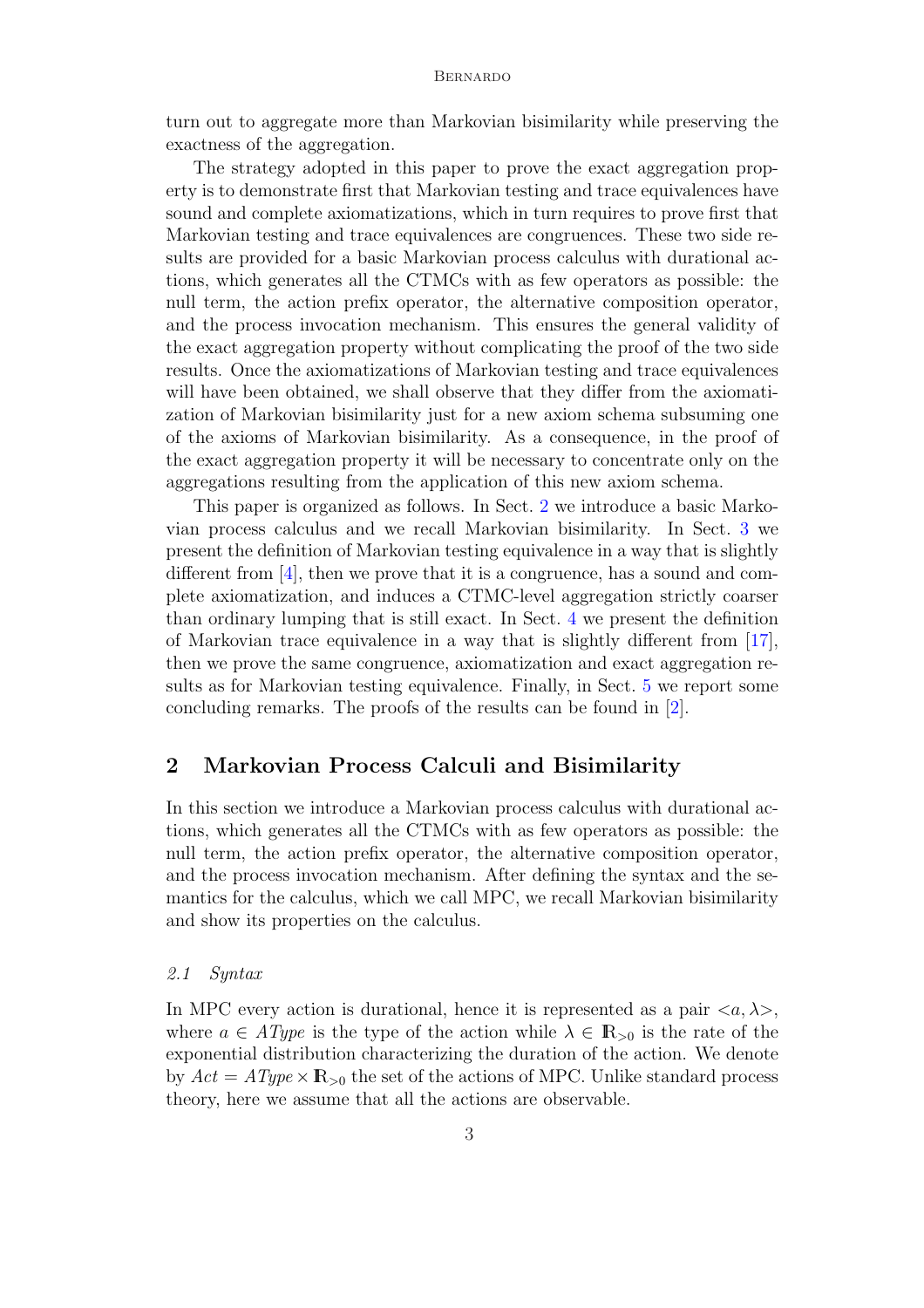Definition 2.1 The set of the process terms of MPC is generated by the following syntax:

$$
P ::= \underline{0} \mid \langle a, \lambda \rangle . P \mid P + P \mid A
$$

where  $A$  is a process constant defined through the (possibly recursive) equation  $A \triangleq P$ . We denote by P the set of the closed and guarded process terms of MPC. Ē.

#### 2.2 Semantics

The semantics for MPC can be defined in the usual operational style. As a consequence, the behavior of each process term is given by a multitransition system, whose states correspond to process terms and whose transitions – each of which has a multiplicity – are labeled with actions. From such a multitransition system the CTMC underlying the process term can easily be retrieved by  $(i)$  discarding the action types from the transition labels and  $(ii)$  collapsing all the transitions between the same two states into a single transition whose rate is the sum of the rates of the original transitions.

The null term 0 cannot execute any action, hence the corresponding labeled multitransition system is just a state with no transitions. Term  $\langle a, \lambda \rangle P$  can execute an action of type a and average duration  $1/\lambda$  and then behaves as P:

$$
\langle a, \lambda \rangle P \xrightarrow{a, \lambda} P
$$

Term  $P_1 + P_2$  behaves as either  $P_1$  or  $P_2$  depending on whether  $P_1$  or  $P_2$  executes an action first:

$$
\frac{P_1 \xrightarrow{a,\lambda} P'}{P_1 + P_2 \xrightarrow{a,\lambda} P'} \quad \frac{P_2 \xrightarrow{a,\lambda} P'}{P_1 + P_2 \xrightarrow{a,\lambda} P'}
$$

where the actions executable by  $P_1$  and those executable by  $P_2$  are considered to be in a race, hence each of them has an execution probability proportional to its rate. Finally, process constant A behaves as the right-hand side process term in the defining equation for A:

$$
\frac{P \xrightarrow{a,\lambda} P'}{A \xrightarrow{a,\lambda} P'} \text{ if } A \stackrel{\Delta}{=} P
$$

#### 2.3 Markovian Bisimilarity

The notion of equivalence that is typically used to reason on the process terms of a calculus like MPC is Markovian bisimilarity.

**Definition 2.2** An equivalence relation  $\mathcal{B} \subseteq \mathcal{P} \times \mathcal{P}$  is a Markovian bisimulation iff, whenever  $(P_1, P_2) \in \mathcal{B}$ , then for all action types  $a \in \mathit{AType}$  and equivalence classes  $C \in \mathcal{P}/\mathcal{B}$ :

$$
rate(P_1, a, C) = rate(P_2, a, C)
$$

where for each  $i = 1, 2$ :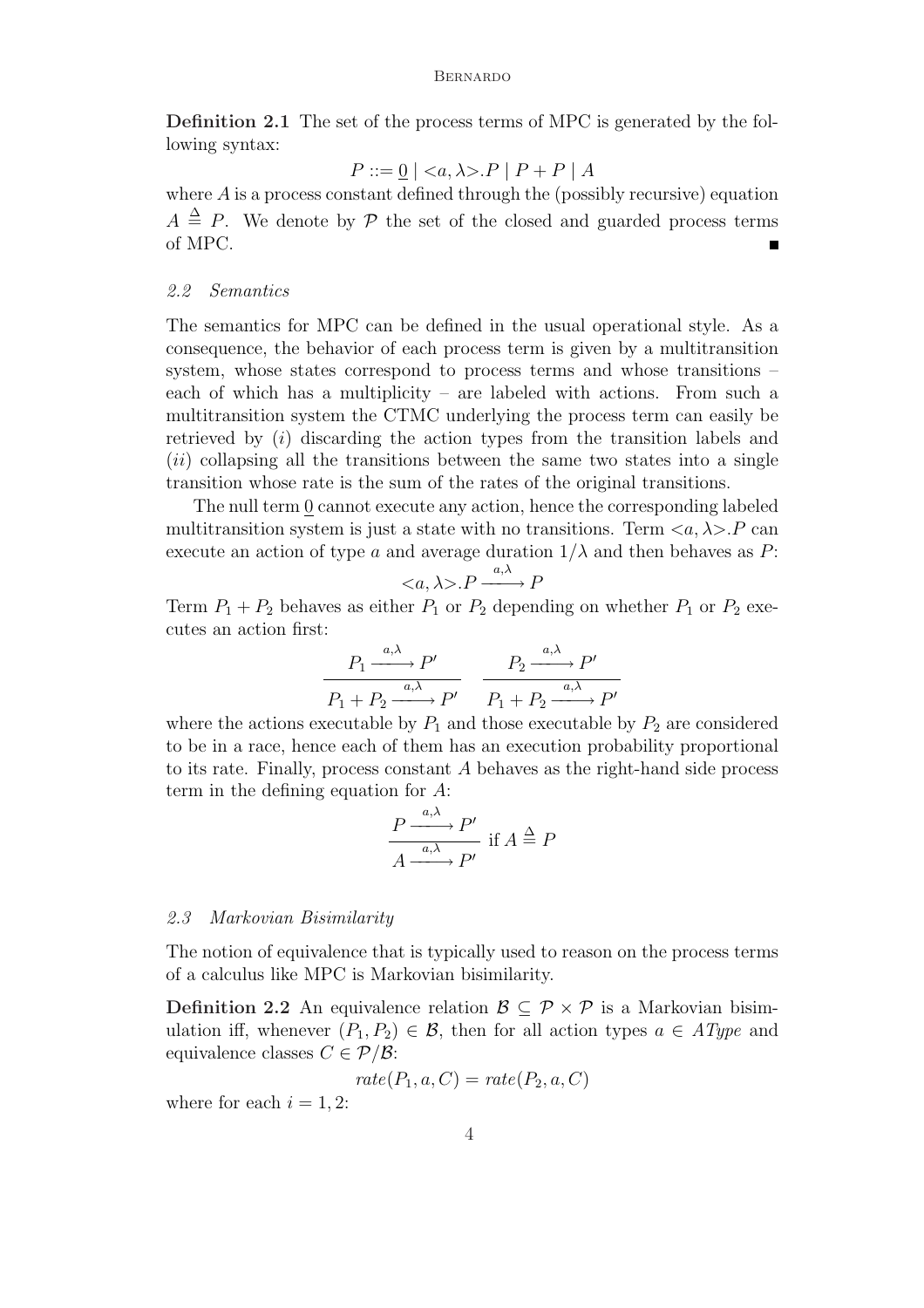$$
rate(P_i, a, C) = \sum \{ |\lambda| \exists P' \in C. P_i \xrightarrow{a, \lambda} P' | \}
$$

Markovian bisimilarity, denoted by  $\sim_{MB}$ , is the union of all the Markovian bisimulations.

Markovian bisimilarity enjoys the following properties. First, it is a congruence with respect to all the operators of MPC. Second, it has a sound and complete axiomatization over MPC, which includes the following four axioms:

(A<sub>1</sub>) 
$$
P_1 + P_2 = P_2 + P_1
$$
  
\n(A<sub>2</sub>)  $(P_1 + P_2) + P_3 = P_1 + (P_2 + P_3)$   
\n(A<sub>3</sub>)  $P + \underline{0} = P$   
\n(A<sub>4</sub>)  $\langle a, \lambda_1 \rangle . P + \langle a, \lambda_2 \rangle . P = \langle a, \lambda_1 + \lambda_2 \rangle . P$ 

Third, it is consistent with ordinary lumping. Whenever  $P_1 \sim_{MB} P_2$ , then the two CTMCs underlying  $P_1$  and  $P_2$  are ordinarily lumping equivalent. Since ordinary lumping is an exact aggregation,  $P_1$  and  $P_2$  are guaranteed to possess the same performance characteristics. To be more precise, this is the case unless we consider performance measures that distinguish between ordinarily lumpable states by assigning them different rewards. The interested reader is referred to [3] for a complete treatment of this issue.

# 3 Markovian Testing Equivalence

In this section we start by revisiting the definition of Markovian testing equivalence given in  $[4]$ . Before doing that, we need to provide the syntax for the tests as well as a parallel composition operator. We then proceed by proving that Markovian testing equivalence is a congruence with respect to the operators of MPC, has a sound and complete axiomatization for the non-recursive terms of MPC, and induces a CTMC-level aggregation strictly coarser than ordinary lumping that is still exact.

### 3.1 Test Formalization and Parallel Composition

A test is an entity that interacts with a process term in order to expose a part of the behavior of the latter. The most convenient way to represent a test is through another process term, which interacts with the first one by means of a parallel composition operator that enforces synchronization on any observable action type. As a consequence, the semantic model of the interaction of a process term and a test will still be a multitransition system labeled with actions.

Since a test should be conducted in a finite number of steps, for the test formalization we restrict ourselves to process terms that are finite state and acyclic, hence no recursion is admitted within the tests. In other words, the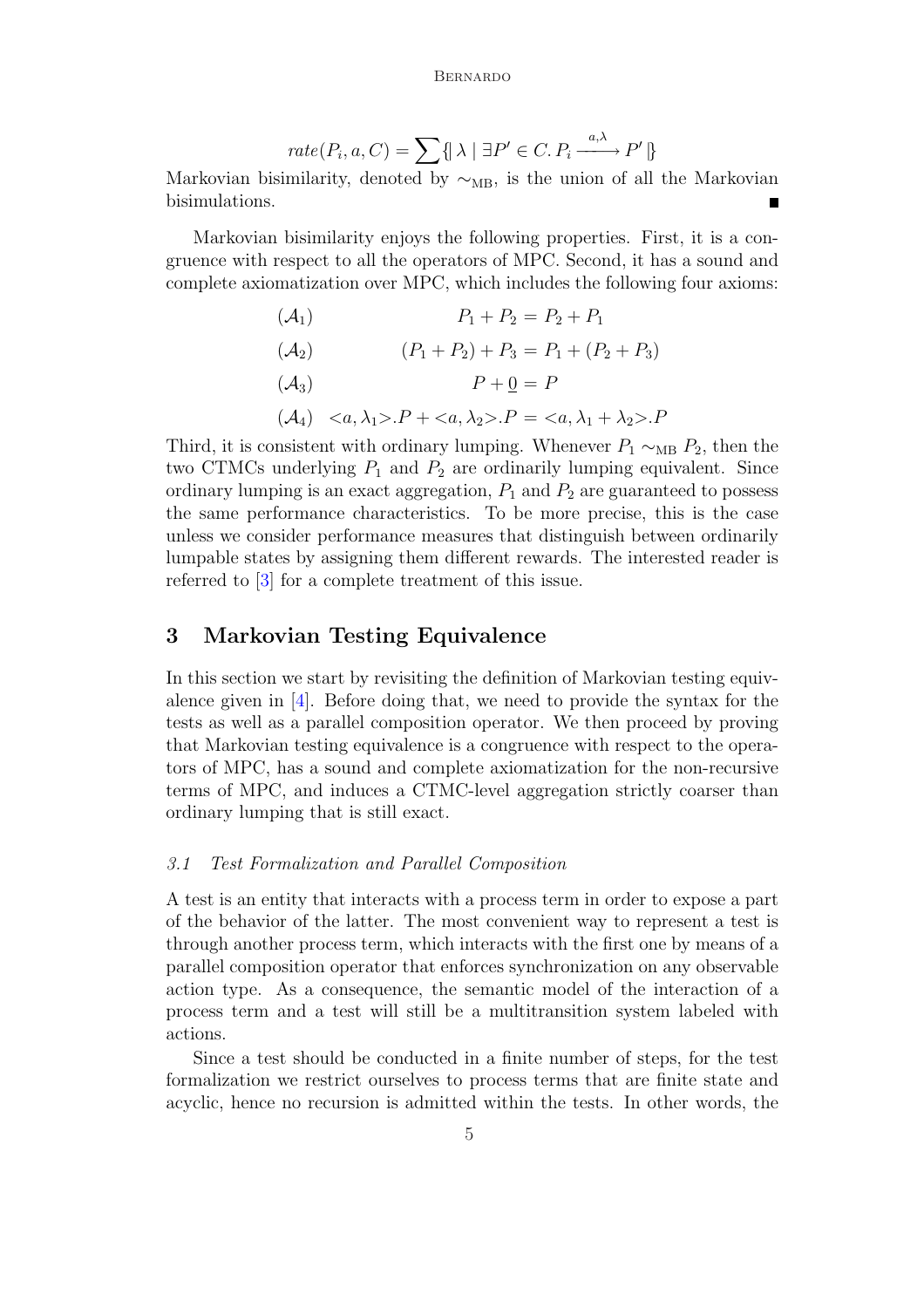labeled multitransition systems underlying the tests must have a finite dag-like structure.

In order to represent the fact that a test is passed or not, each of the terminal nodes of the dag-like semantic model underlying a test must be suitably labeled so as to establish whether it is a success or a failure state. At the process calculus level, this amounts to replace 0 with the two zeroary operators "s" (for success) and "f" (for failure). Ambiguous terms like  $s + f$  will be avoided in the test syntax by replacing the action prefix operator and the binary alternative composition operator with a set of  $n$ -ary guarded alternative composition operators, with n ranging over the whole  $N_{>0}$ .

In our Markovian framework, the interaction of a process term and a test should be closed with respect to the class of exponential distributions, i.e. it should not give rise to transitions whose rate cannot be expressed through a positive real number representing an exponential distribution. This strictly depends on the synchronization discipline that is adopted. Based on the terminology of [9], the simplest way to achieve exponential closure is to enforce the Markovian generative-reactive form of communication [3]. Therefore, only the so-called passive actions can occur within the tests. Passive actions have no duration associated with them. Instead, they are given positive real numbers interpreted as weights, which are used to make a probabilistic selection among a set of passive actions of the same type.

From the testing viewpoint, the idea is that in any of its states a process term to be tested generates the proposal of an action to be executed by means of a race among the exponentially timed actions enabled in that state, then the test reacts by probabilistically selecting a passive action (if any) of the same type as the proposed exponentially timed one in order to participate in the interaction.

**Definition 3.1** The set  $\mathcal T$  of the tests is generated by the following syntax:

$$
T ::= f | s | \sum_{i \in I} \langle a_i, *_{w_i} \rangle . T_i
$$

where I is a non-empty, finite index set,  $a_i \in AType - {\tau}$ , and  $w_i \in \mathbb{R}_{>0}$ .

The following operational rule defines the generative-reactive interaction of  $P \in \mathcal{P}$  and  $T \in \mathcal{T}$ :

$$
\frac{P \xrightarrow{a,\lambda} P' \quad T \xrightarrow{a,*w} T'}{P \| T \xrightarrow{a,\lambda \cdot w/weight(T,a)} P' \| T'}
$$

where:

$$
weight(T, a) = \sum \{w \mid \exists T'.\, T \xrightarrow{a,*_w} T' \}
$$

### 3.2 Equivalence Definition

We now have all the ingredients to build the definition of Markovian testing equivalence. The first concept that we introduce is that of computation of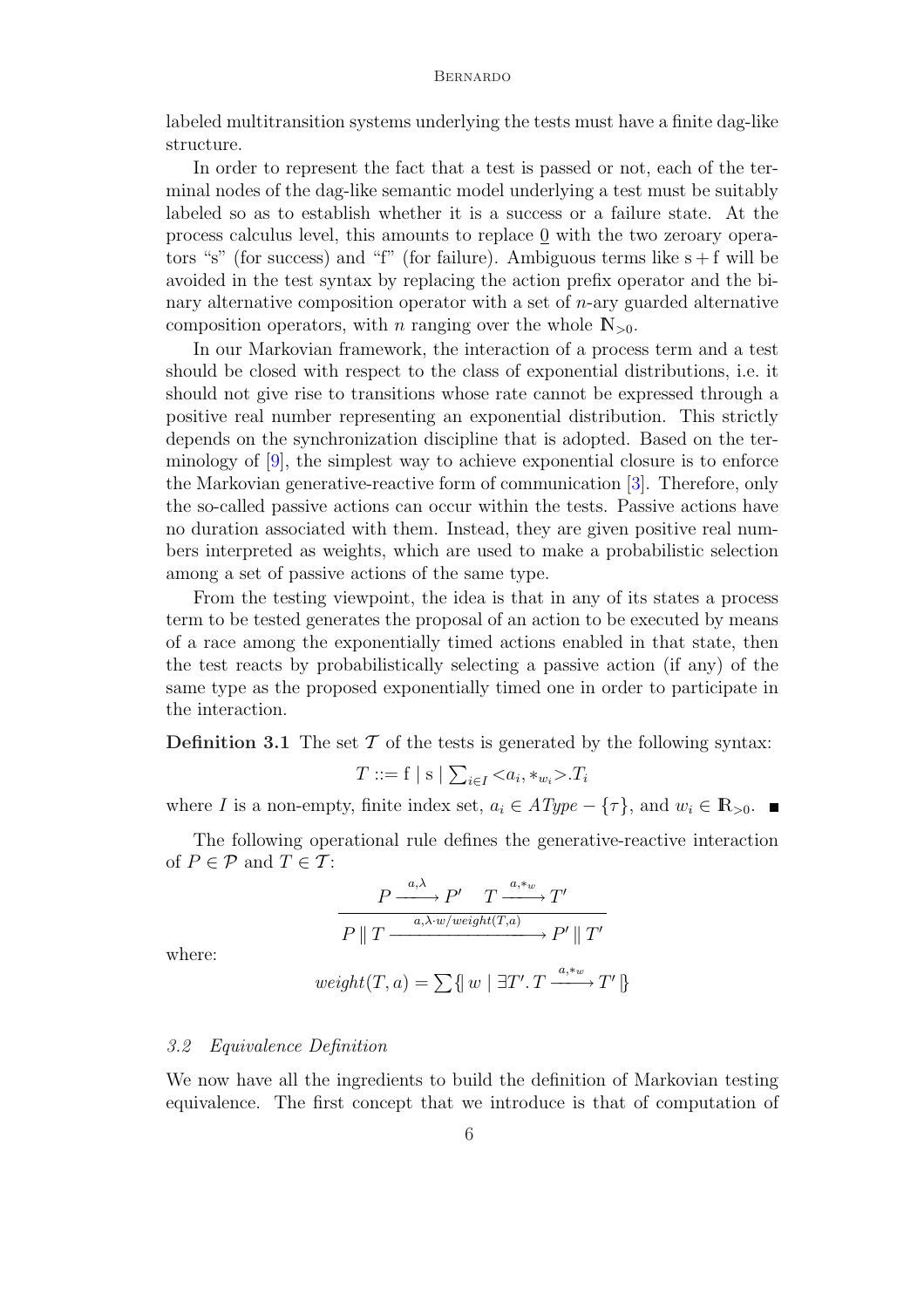the interaction of a process term and a test, which is a maximal sequence of transitions in the labeled multitransition system underlying the parallel composition of the process term and the test. Due to the restrictions previously imposed on the tests, all the considered computations will turn out to have a finite length.

**Definition 3.2** The interaction system of  $P \in \mathcal{P}$  and  $T \in \mathcal{T}$  is process term  $P \parallel T$ , where we say that:

- A configuration is a state of the labeled multitransition system underlying  $P \parallel T$ .
- A configuration is successful (resp. failed) iff its test component is "s" (resp. " $f$ ").
- A computation is a maximal sequence of transitions:

$$
P \| T \xrightarrow{a_1, \lambda_1} P_1 \| T_1 \xrightarrow{a_2, \lambda_2} \dots \xrightarrow{a_n, \lambda_n} P_n \| T_n
$$

such that configuration  $P_i \parallel T_i$  is neither successful nor failed for all  $0 \leq i \leq$  $n-1$ .

• A computation is successful (resp. failed) iff so is its last configuration. A computation that is neither successful nor failed is said to be interrupted.

We denote by  $\mathcal{C}(P,T)$  and  $\mathcal{S}(P,T)$  the multisets of the computations and of the successful computations, respectively, of the interaction system of P and T.

The second concept that we introduce is a generic notion of efficiency, which is based on the probability of performing a test-driven computation within a given average amount of time. To this purpose, it is useful to recall that the average time taken by a state s of a CTMC to perform a transition – called the average sojourn time of  $s$  – is the inverse of the sum of the rates of all the transitions departing from s.

Definition 3.3 Let  $P \in \mathcal{P}, T \in \mathcal{T}$ , and  $c \in \mathcal{C}(P,T)$ . The execution probability and the average duration of  $c$  are defined by induction on the length of c as follows:  $\overline{a}$ 

$$
prob(c) = \begin{cases} 1 & \text{if } length(c) = 0\\ \frac{\lambda}{rate_t(P||T)} \cdot prob(c') & \text{if } c \equiv P || T \xrightarrow{a,\lambda} c'\\ time(c) = \begin{cases} 0 & \text{if } length(c) = 0\\ \frac{1}{rate_t(P||T)} + time(c') & \text{if } c \equiv P || T \xrightarrow{a,\lambda} c' \end{cases} \end{cases}
$$

where:

$$
rate_t(P \parallel T) = \sum \{ |\lambda| \exists a, P', T'. P \parallel T \xrightarrow{a, \lambda} P' \parallel T' \}
$$

We also pose:

$$
prob(C) = \sum_{c \in C} prob(c)
$$

for all  $C \subset \mathcal{C}(P,T)$  and: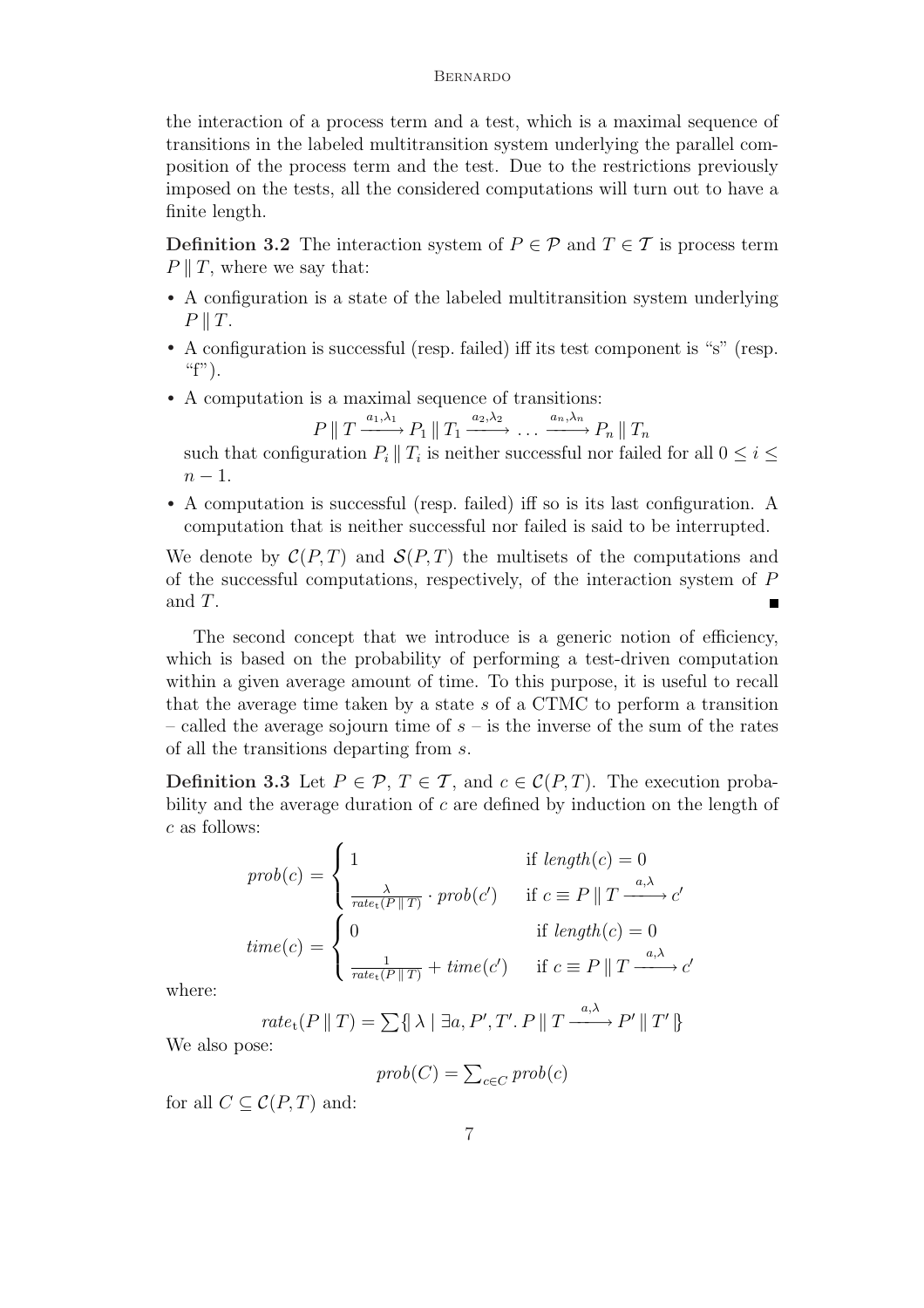$$
C_{\leq t} = \{c \in C \mid \text{time}(c) \leq t\}
$$

for all  $C \subseteq \mathcal{C}(P,T)$  and  $t \in \mathbb{R}_{\geq 0}$ .

**Definition 3.4** Let  $P_1, P_2 \in \mathcal{P}$ . We say that  $P_1$  is Markovian testing equivalent to  $P_2$ , written  $P_1 \sim_{\text{MT}} P_2$ , iff for all tests  $T \in \mathcal{T}$  and average amounts of time  $t \in \mathbb{R}_{\geq 0}$ :

$$
prob(S_{\leq t}(P_1, T)) = prob(S_{\leq t}(P_2, T))
$$

### 3.3 Congruence Property

 $\sim_{\text{MT}}$  turns out to be a congruence with respect to action prefix and alternative composition.

Theorem 3.5 Let  $P_1, P_2 \in \mathcal{P}$ . Whenever  $P_1 \sim_{\text{MT}} P_2$ , then:

(i)  $\langle a, \lambda \rangle P_1 \sim_{\text{MT}} \langle a, \lambda \rangle P_2$  for all  $\langle a, \lambda \rangle \in Act$ .

(ii)  $P_1 + P \sim_{\text{MT}} P_2 + P$  and  $P + P_1 \sim_{\text{MT}} P + P_2$  for all  $P \in \mathcal{P}$ .

#### 3.4 Sound and Complete Axiomatization

As shown in [4],  $\sim_{MB}$  is strictly contained in  $\sim_{MT}$ , hence the axioms  $\mathcal{A}_1$ - $\mathcal{A}_4$ of Sect. 2.3 are still valid for  $\sim_{\text{MT}}$ , but not complete. An example of process terms that are Markovian testing equivalent but not Markovian bisimilar is given by:

$$
\langle a, \lambda_1 \rangle \langle b, \mu \rangle \langle P_1 + \langle a, \lambda_2 \rangle \langle b, \mu \rangle \langle P_2
$$

and:

$$
\cdot \left( , \frac{\lambda_1}{\lambda_1 + \lambda_2} \cdot \mu >.P_1 + , \frac{\lambda_2}{\lambda_1 + \lambda_2} \cdot \mu >.P_2 \right)
$$

In fact, no test starting with a passive a-action possibly followed by a passive b-action can distinguish between the two terms, because in both terms the average time to perform an a-action followed by a b-action is  $1/(\lambda_1 + \lambda_2) + 1/\mu$ and the probability of reaching  $P_1$  (resp.  $P_2$ ) is  $\lambda_1/(\lambda_1 + \lambda_2)$  (resp.  $\lambda_2/(\lambda_1 +$  $(\lambda_2)$ ). By contrast, there is no way to relate  $\langle b, \mu \rangle P_1$  and  $\langle b, \mu \rangle P_2$  with  $<\!\!\delta, \lambda_1/(\lambda_1 + \lambda_2) \cdot \mu$ >. $P_1 + <\!\!\delta, \lambda_2/(\lambda_1 + \lambda_2) \cdot \mu$ >. $P_2$  through  $\sim_{MB}$  if  $P_1 \not\sim_{MB} P_2$ .

It turns out that the two terms above constitute the simplest instance of an axiom schema  $\mathcal{A}_4$  subsuming  $\mathcal{A}_4$  that we have to add to  $\mathcal{A}_1$ - $\mathcal{A}_3$  in order to obtain a sound and complete axiomatization of  $\sim_{\text{MT}}$  over the set  $\mathcal{P}_{\text{nr}}$  of the non-recursive process terms of  $P$ . Such an axiomatization is given by the set  $\mathcal{A}'$  of axioms shown in Table 1, where I and  $J_i$  are finite index sets with  $|I| \geq 2$  (if  $J_i = \emptyset$ , the related summations are taken to be 0).

**Theorem 3.6** The deduction system  $DED(A')$  is sound and complete for  $\sim_{\text{MT}}$  over  $\mathcal{P}_{\text{nr}}$ , i.e. for all  $P_1, P_2 \in \mathcal{P}_{\text{nr}}$ :

$$
\mathcal{A}' \vdash P_1 = P_2 \iff P_1 \sim_{\text{MT}} P_2
$$

 $\blacksquare$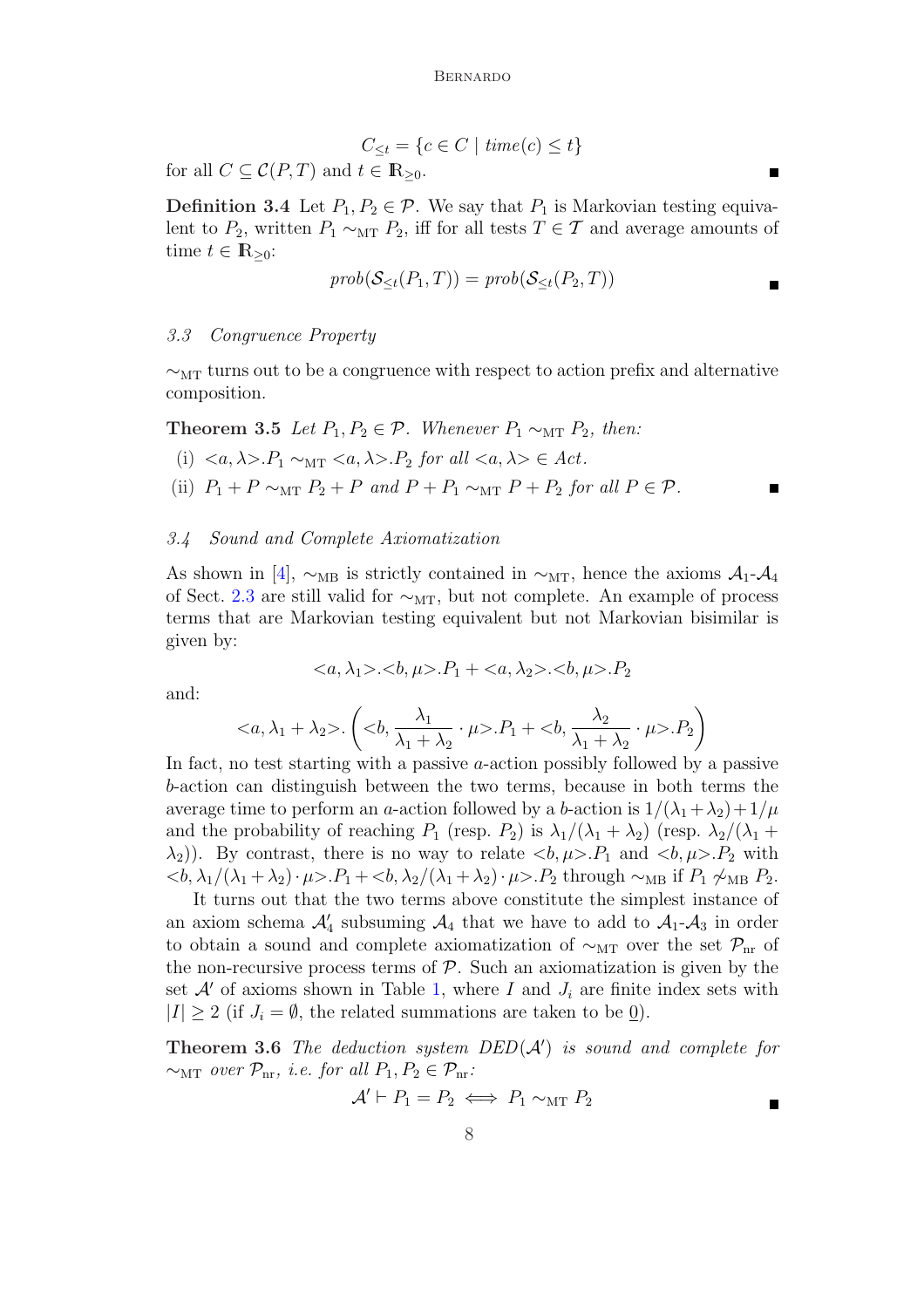$$
(A_1) \t P_1 + P_2 = P_2 + P_1
$$
  
\n
$$
(A_2) \t (P_1 + P_2) + P_3 = P_1 + (P_2 + P_3)
$$
  
\n
$$
(A_3) \t P + \underline{0} = P
$$
  
\n
$$
(A'_4) \sum_{i \in I} < a, \lambda_i > \sum_{j \in J_i} < b_{i,j}, \mu_{i,j} > \dots, P_{i,j} =
$$
  
\n
$$
< a, \sum_{k \in I} \lambda_k > \sum_{i \in I} \sum_{j \in J_i} < b_{i,j}, \frac{\lambda_i}{\sum_{k \in I} \lambda_k} \cdot \mu_{i,j} > \dots, P_{i,j}
$$
  
\nif for all  $i_1, i_2 \in I$ :  
\n
$$
\{b_{i_1,j} \mid j \in J_{i_1}\} = \{b_{i_2,j} \mid j \in J_{i_2}\} \equiv \{b_1, b_2, \dots, b_n\}
$$
  
\nand for all  $h = 1, \dots, n$ :  
\n
$$
\sum_{j \in J_{i_1}} \{ \mu_{i_1,j} \mid b_{i_1,j} = b_h \} = \sum_{j \in J_{i_2}} \{ \mu_{i_2,j} \mid b_{i_2,j} = b_h \} \equiv \mu_h
$$

Table 1 Axiomatization of  $\sim_{\text{MT}}$  over  $\mathcal{P}_{\text{nr}}$ 

### 3.5 Exact Aggregation Property

The axiomatization of  $\sim_{\text{MT}}$  over  $\mathcal{P}_{\text{nr}}$  differs from the one of  $\sim_{\text{MB}}$  only for the last axiom, thus we can concentrate on  $\mathcal{A}'_4$  to study the aggregation induced by  $\sim_{\text{MT}}$  at the CTMC level. If we view  $\mathcal{A}'_4$  as the following rewriting rule:



where for all  $i_1, i_2 \in I$ :

$$
\sum_{j \in J_{i_1}} \mu_{i_1,j} = \sum_{j \in J_{i_2}} \mu_{i_2,j} \equiv \mu
$$

it turns out that  $\mathcal{A}'_4$  aggregates  $|I| \geq 2$  states into a single one. Now the question arises as to whether this kind of aggregation is exact, i.e. whether the stationary/transient probability of being in a macrostate of the aggregated CTMC on the right is the sum of the stationary/transient probabilities of being in one of the constituent microstates of the original CTMC on the left. A positive answer would entail the usefulness of  $\sim_{\text{MT}}$  for performance evaluation purposes, i.e. the preservation of the value of the performance measures across process terms that are Markovian testing equivalent.

Theorem 3.7 The CTMC-level aggregation induced by  $\sim_{\text{MT}}$  is exact.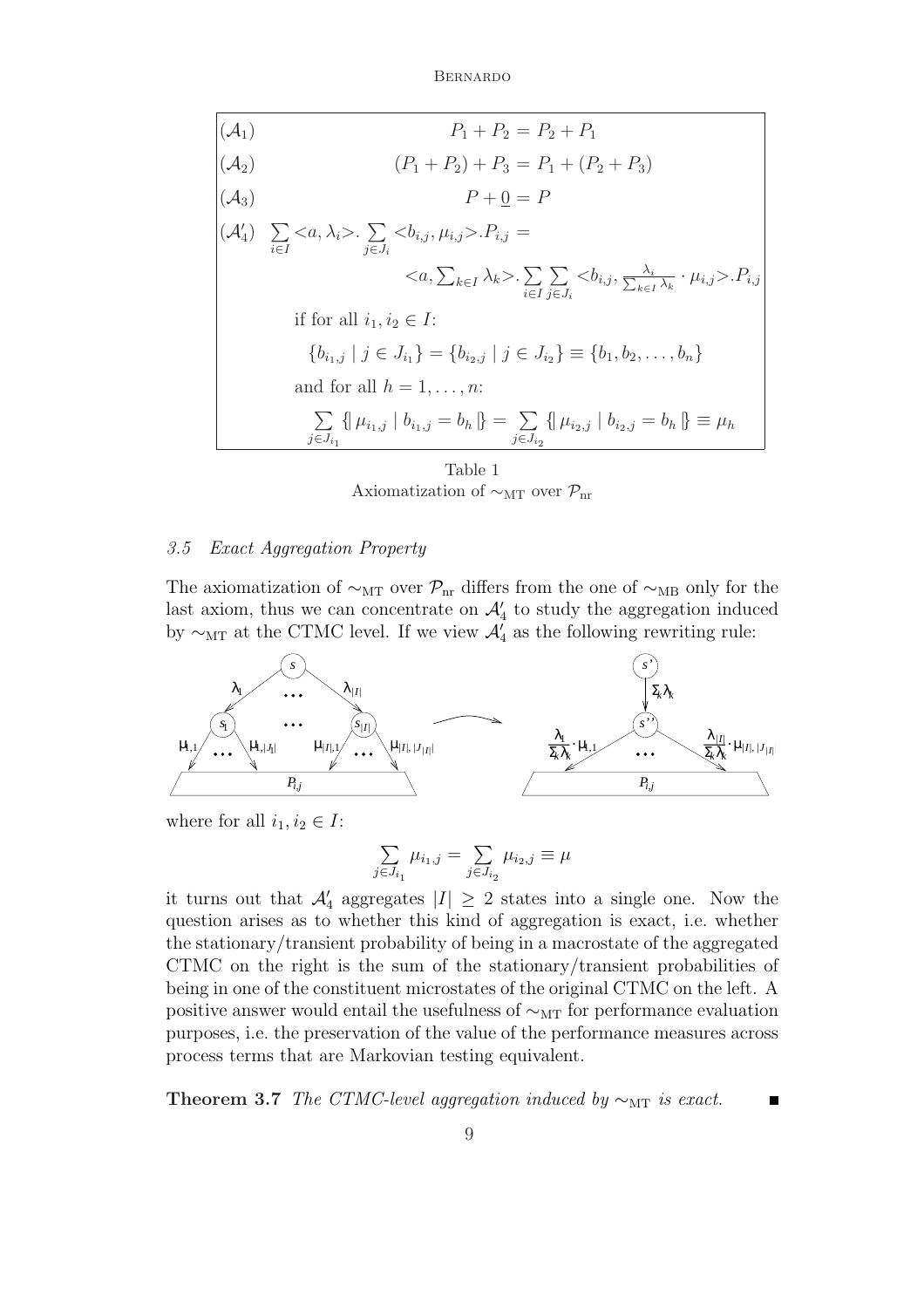### 4 Markovian Trace Equivalence

In this section we start by revisiting the definition of Markovian trace equivalence given in [17], then we prove that Markovian trace equivalence is a congruence with respect to the operators of MPC, has a sound and complete axiomatization for the non-recursive terms of MPC, and induces the same exact CTMC-level aggregation as Markovian testing equivalence.

### 4.1 Equivalence Definition

Unlike Markovian testing equivalence, given a process term  $P \in \mathcal{P}$  in the case of Markovian trace equivalence we no longer have tests that interact with P. Instead, we directly consider the multiset  $C_f(P)$  of the finite-length computations of P taken in isolation.

**Definition 4.1** Let  $P \in \mathcal{P}$  and  $c \in \mathcal{C}_f(P)$ . The trace associated with the execution of  $c$  is defined by induction on the length of  $c$  as follows:

$$
trace(c) = \begin{cases} \varepsilon & \text{if } length(c) = 0\\ a \cdot trace(c') & \text{if } c \equiv P \xrightarrow{a,\lambda} c' \end{cases}
$$

where  $\varepsilon$  is the empty trace.

**Definition 4.2** Let  $P \in \mathcal{P}$ ,  $c \in \mathcal{C}_f(P)$ , and  $\alpha \in \text{AType}^*$ . We say that c is compatible with  $\alpha$  iff  $trace(c) = \alpha$ . We denote by  $\mathcal{CC}(P, \alpha)$  the multiset of the finite-length computations of P that are compatible with  $\alpha$ .

**Definition 4.3** Let  $P \in \mathcal{P}$ ,  $\alpha \in AType^*$ , and  $c \in CC(P, \alpha)$ . The execution probability and the average duration of c are defined by induction on the length of c as follows:  $\overline{ }$ 

$$
prob(c) = \begin{cases} 1 & \text{if } length(c) = 0\\ \frac{\lambda}{rate_t(P)} \cdot prob(c') & \text{if } c \equiv P \xrightarrow{a,\lambda} c'\\ time(c) = \begin{cases} 0 & \text{if } length(c) = 0\\ \frac{1}{rate_t(P)} + time(c') & \text{if } c \equiv P \xrightarrow{a,\lambda} c' \end{cases} \end{cases}
$$

We also pose:

$$
prob(C) = \sum_{c \in C} prob(c)
$$

for all  $C \subseteq \mathcal{CC}(P, \alpha)$  and:

$$
C_{\leq t} = \{c \in C \mid \text{time}(c) \leq t\}
$$

for all  $C \subseteq \mathcal{CC}(P, \alpha)$  and  $t \in \mathbb{R}_{\geq 0}$ .

**Definition 4.4** Let  $P_1, P_2 \in \mathcal{P}$ . We say that  $P_1$  is Markovian trace equivalent to  $P_2$ , written  $P_1 \sim_{\text{MTF}} P_2$ , iff for all traces  $\alpha \in AType^*$  and average amounts of time  $t \in \mathbb{R}_{\geq 0}$ :

$$
prob(\mathcal{CC}_{\leq t}(P_1, \alpha)) = prob(\mathcal{CC}_{\leq t}(P_2, \alpha))
$$

 $\blacksquare$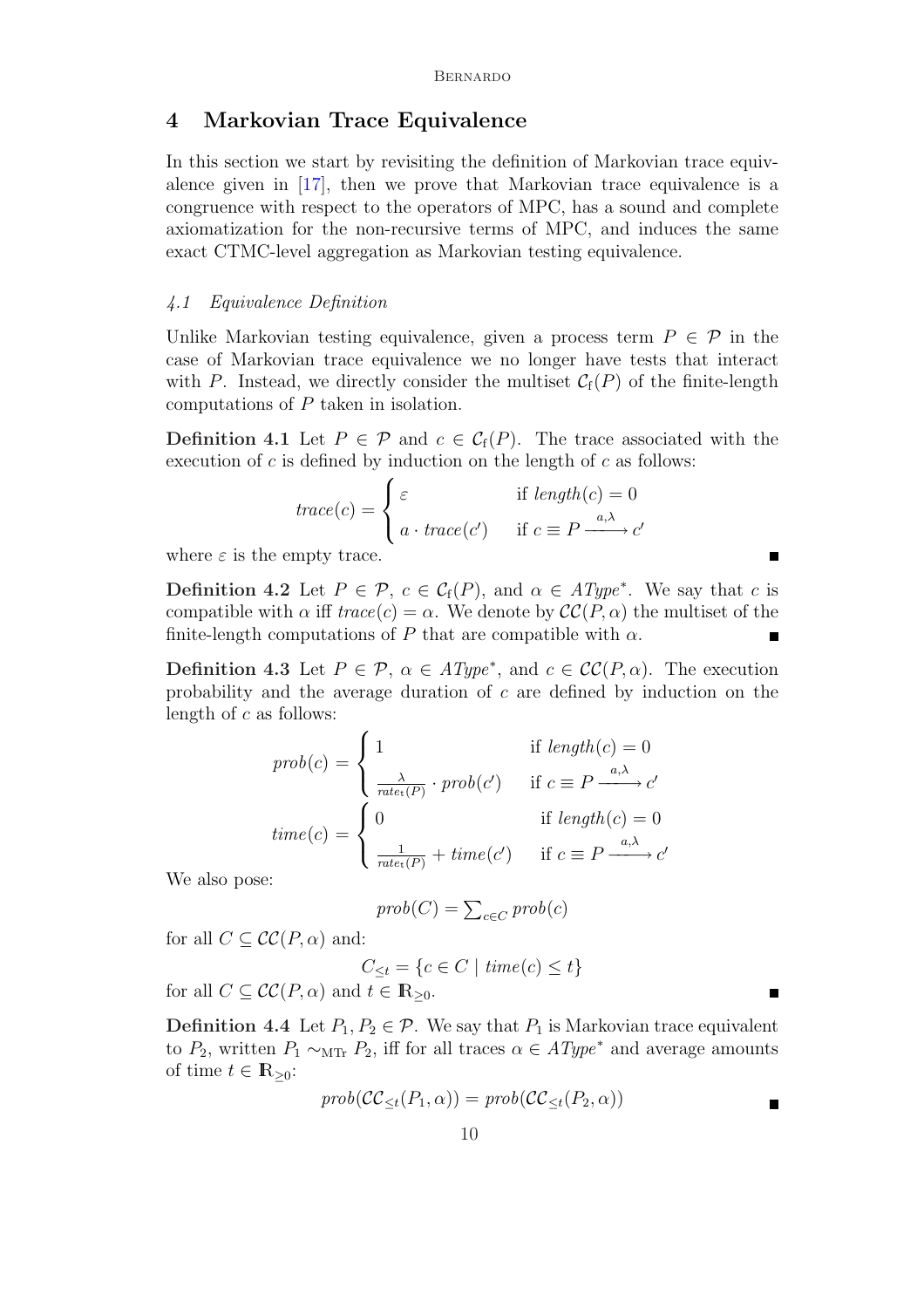#### 4.2 Congruence Property

∼MTr turns out to be a congruence with respect to action prefix and alternative composition.

Theorem 4.5 Let  $P_1, P_2 \in \mathcal{P}$ . Whenever  $P_1 \sim_{\text{MTr}} P_2$ , then:

- (i)  $\langle a, \lambda \rangle P_1 \sim_{\text{MTr}} \langle a, \lambda \rangle P_2$  for all  $\langle a, \lambda \rangle \in Act$ .
- (ii)  $P_1 + P \sim_{\text{MTr}} P_2 + P$  and  $P + P_1 \sim_{\text{MTr}} P + P_2$  for all  $P \in \mathcal{P}$ .

### 4.3 Sound and Complete Axiomatization

It is easy to see that  $\sim$ <sub>MTr</sub> is strictly contained in  $\sim$ <sub>MT</sub>, hence the axioms  $\mathcal{A}_1$ - $\mathcal{A}'_4$  of Table 1 are still valid for  $\sim_{\text{MTr}}$ , but not complete. An example of process terms that are Markovian trace equivalent but not Markovian testing equivalent is given by:

$$
\langle a, \lambda_1 \rangle \langle b, \mu \rangle \langle P_1 + \langle a, \lambda_2 \rangle \langle c, \mu \rangle \langle P_2
$$

and:

$$
\langle a, \lambda_1 + \lambda_2 \rangle. \left( \langle b, \frac{\lambda_1}{\lambda_1 + \lambda_2} \cdot \mu \rangle. P_1 + \langle c, \frac{\lambda_2}{\lambda_1 + \lambda_2} \cdot \mu \rangle. P_2 \right)
$$

In fact, no trace starting with a possibly followed by b or c can distinguish between the two terms, because in both terms the average time to perform an a-action followed by a b-action or a c-action is  $1/(\lambda_1 + \lambda_2) + 1/\mu$  and the probability of reaching  $P_1$  (resp.  $P_2$ ) is  $\lambda_1/(\lambda_1 + \lambda_2)$  (resp.  $\lambda_2/(\lambda_1 + \lambda_2)$ ). By contrast, if  $b \neq c$  then any test starting with a passive a-action followed by a passive b-action or a passive c-action can distinguish between the two terms as it increases the average sojourn time of the configuration involving  $\langle \langle \delta, \lambda_1/(\lambda_1+\lambda_2) \cdot \mu \rangle \cdot P_1 + \langle \langle \delta, \lambda_2/(\lambda_1+\lambda_2) \cdot \mu \rangle \cdot P_2$  from  $1/\mu$  to  $(\lambda_1+\lambda_2)/\lambda_1 \cdot 1/\mu$ or  $(\lambda_1 + \lambda_2)/\lambda_2 \cdot 1/\mu$ , respectively.

$$
\begin{vmatrix}\n(\mathcal{A}_1) & P_1 + P_2 = P_2 + P_1 \\
(\mathcal{A}_2) & (P_1 + P_2) + P_3 = P_1 + (P_2 + P_3) \\
(\mathcal{A}_3) & P + \underline{0} = P \\
(\mathcal{A}_4'') \sum_{i \in I} < a, \lambda_i > \sum_{j \in J_i} < b_{i,j}, \mu_{i,j} > P_{i,j} = \\
&< a, \sum_{k \in I} \lambda_k > \sum_{i \in I} \sum_{j \in J_i} < b_{i,j}, \frac{\lambda_i}{\sum_{k \in I} \lambda_k} \cdot \mu_{i,j} > P_{i,j} \\
\text{if for all } i_1, i_2 \in I: \\
&\sum_{j \in J_{i_1}} \mu_{i_1, j} = \sum_{j \in J_{i_2}} \mu_{i_2, j} \equiv \mu\n\end{vmatrix}
$$

Table 2 Axiomatization of  $\sim_{\text{MTr}}$  over  $\mathcal{P}_{\text{nr}}$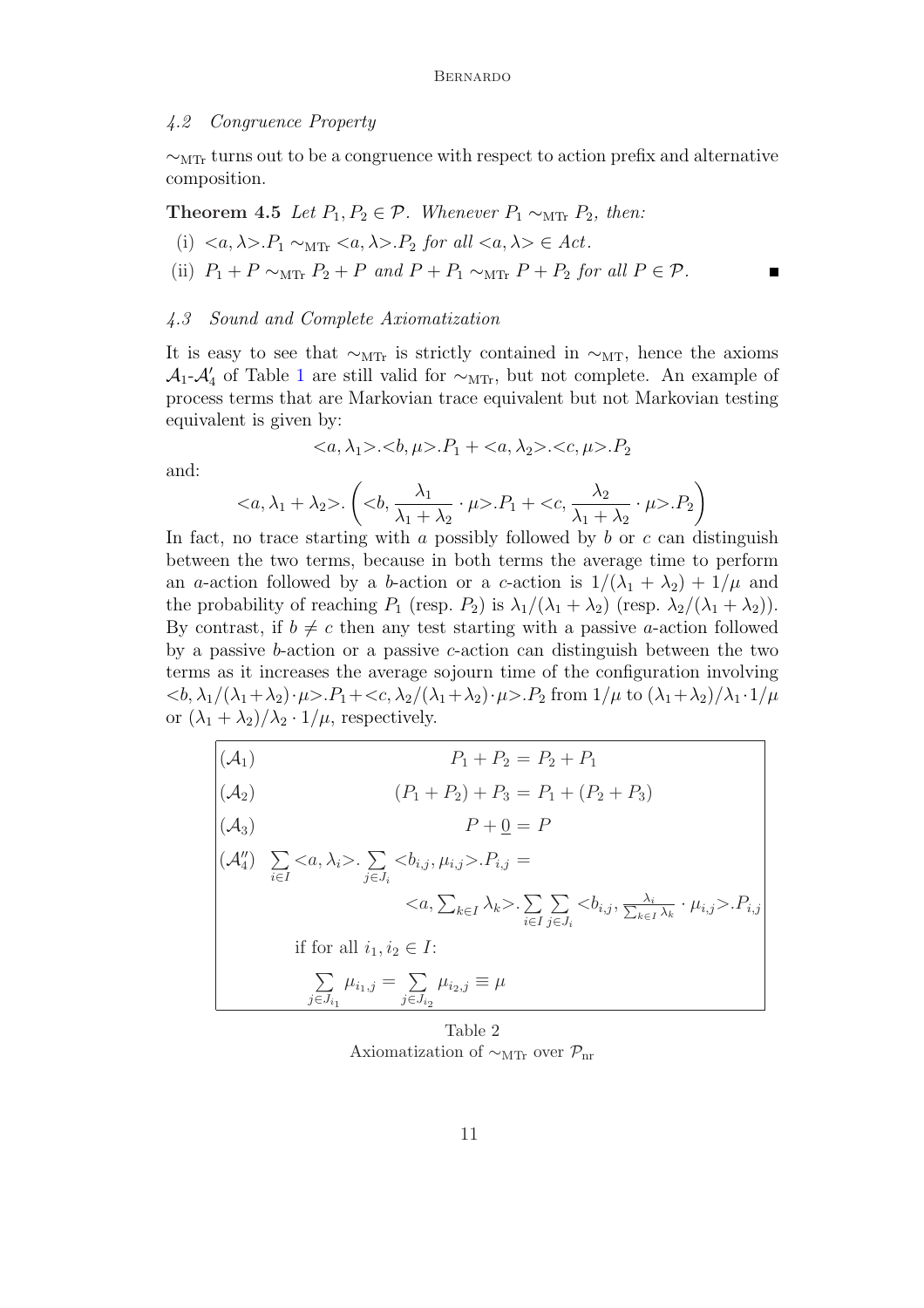It turns out that the two terms above constitute the simplest instance of a more liberal axiom schema  $\mathcal{A}''_4$  that we have to substitute for the more restrictive axiom schema  $\mathcal{A}'_4$  in order to obtain a sound and complete axiomatization of  $\sim_{\text{MTr}}$  over  $\mathcal{P}_{\text{nr}}$ . Such an axiomatization is given by the set  $\mathcal{A}^{\prime\prime}$  of axioms shown in Table 2, where I and  $J_i$  are finite index sets with  $|I| \geq 2$  (if  $J_i = \emptyset$ , the related summations are taken to be 0).

**Theorem 4.6** The deduction system  $DED(\mathcal{A}'')$  is sound and complete for  $\sim_{\text{MTr}}$  over  $\mathcal{P}_{\text{nr}}$ , i.e. for all  $P_1, P_2 \in \mathcal{P}_{\text{nr}}$ :

$$
\mathcal{A}'' \vdash P_1 = P_2 \iff P_1 \sim_{\text{MTr}} P_2
$$

### 4.4 Exact Aggregation Property

By looking at the structure and at the rate constraints of the axiom schemata  $\mathcal{A}'_4$  and  $\mathcal{A}''_4$ , it is straightforward to conclude that both axiom schemata result in the same CTMC-level aggregation, which is the one depicted in Sect. 3.5.

Theorem 4.7  $\sim_{\text{MTr}}$  induces the same CTMC-level aggregation as  $\sim_{\text{MT}}$ .

Corollary 4.8 The CTMC-level aggregation induced by  $\sim_{\text{MTr}}$  is exact.

### 5 Conclusion

In this paper we have shown that Markovian testing and trace equivalences induce at the CTMC level the same aggregation, which is strictly coarser than ordinary lumping and exact. This ensures that, whenever two process terms are Markovian testing or trace equivalent, they possess the same performance characteristics. Another consequence is that Markovian testing and trace equivalences improve on Markovian bisimilarity in terms of state space reduction, while preserving the exact aggregation property.

Viewed from a different angle, the main result of this paper is – to the best of our knowledge – the discovery of a new exact aggregation in the Markov chain theory, which is strictly coarser than ordinary lumping and entirely characterized in a process algebraic setting like ordinary lumping.

After establishing the fundamental property of exact aggregation, it becomes meaningful to investigate further properties of Markovian testing and trace equivalences. Apart from congruence and sound and complete axiomatization for dynamic operators, which we have already addressed in this paper, on the theoretical side we would like to investigate the congruence property with respect to parallel composition and we would like to derive logical characterizations of Markovian testing and trace equivalences.

On the verification side, a good starting point to devise an algorithm to check two process terms for Markovian testing equivalence may be the algorithm for classical testing equivalence proposed in [7]. This requires a more denotational characterization of Markovian testing equivalence, which may be inspired by the probabilistic variant of the acceptance tree model proposed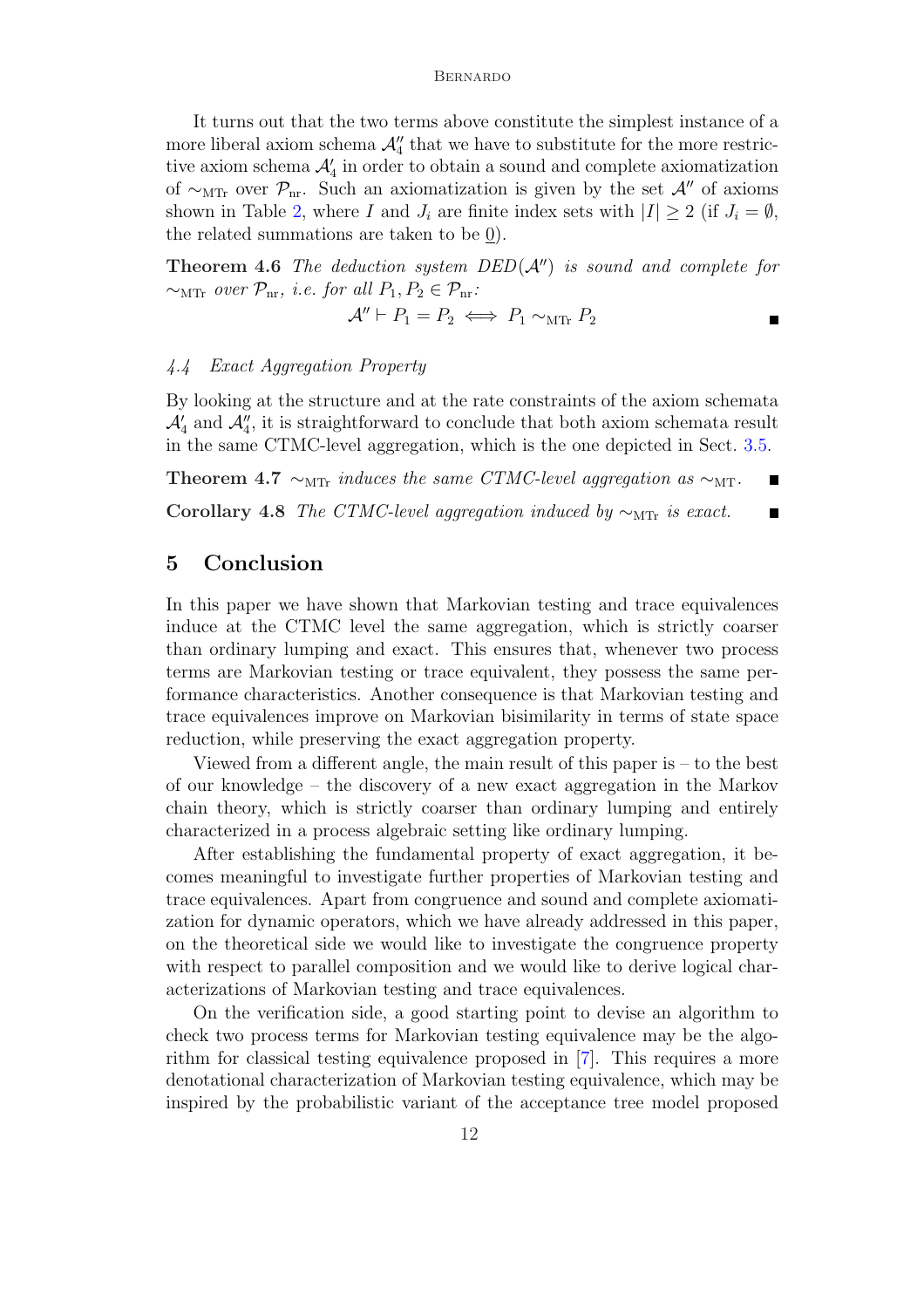in [15]. The issue of checking two process terms for Markovian trace equivalence has already been addressed in [17], where a polynomial-time algorithm has been devised.

As a final remark, in the light of the exact aggregation property proved in this paper for Markovian testing and trace equivalences, which in a sense extends ordinary lumping, it becomes interesting to understand whether the CTMC-level aggregation induced by Markovian testing and trace equivalences is the coarsest exact one that can be obtained or it can be further extended.

### Acknowledgement

The author wishes to mention that a conjecture of the exactness of the CTMClevel aggregation induced by Markovian testing equivalence was made in 2000, at the end of a discussion with Mario Bravetti.

### References

- [1] C. Baier, J.-P. Katoen, H. Hermanns, and V. Wolf, "Comparative Branching-Time Semantics for Markov Chains", in Information and Computation 200:149-214, 2005.
- [2] M. Bernardo, "Non-Bisimulation-Based Markovian Behavioral Equivalences", submitted for publication.
- [3] M. Bernardo and M. Bravetti, "Performance Measure Sensitive Congruences for Markovian Process Algebras", in Theoretical Computer Science 290:117- 160, 2003.
- [4] M. Bernardo and W.R. Cleaveland, "A Theory of Testing for Markovian Processes", in Proc. of the 11th Int. Conf. on Concurrency Theory (CONCUR 2000), LNCS 1877:305-319, State College (PA), 2000.
- [5] P. Buchholz, "Exact and Ordinary Lumpability in Finite Markov Chains", in Journal of Applied Probability 31:59-75, 1994.
- [6] W.R. Cleaveland, Z. Dayar, S.A. Smolka, and S. Yuen, "Testing Preorders for Probabilistic Processes", in Information and Computation 154:93-148, 1999.
- [7] W.R. Cleaveland and M.C.B. Hennessy, "Testing Equivalence as a Bisimulation Equivalence", in Formal Aspects of Computing 5:1-20, 1993.
- [8] R. De Nicola and M.C.B. Hennessy, "Testing Equivalences for Processes", in Theoretical Computer Science 34:83-133, 1983.
- [9] R.J. van Glabbeek, S.A. Smolka, and B. Steffen, "Reactive, Generative and Stratified Models of Probabilistic Processes", in Information and Computation 121:59-80, 1995.
- [10] H. Hermanns, "Interactive Markov Chains", LNCS 2428, 2002.